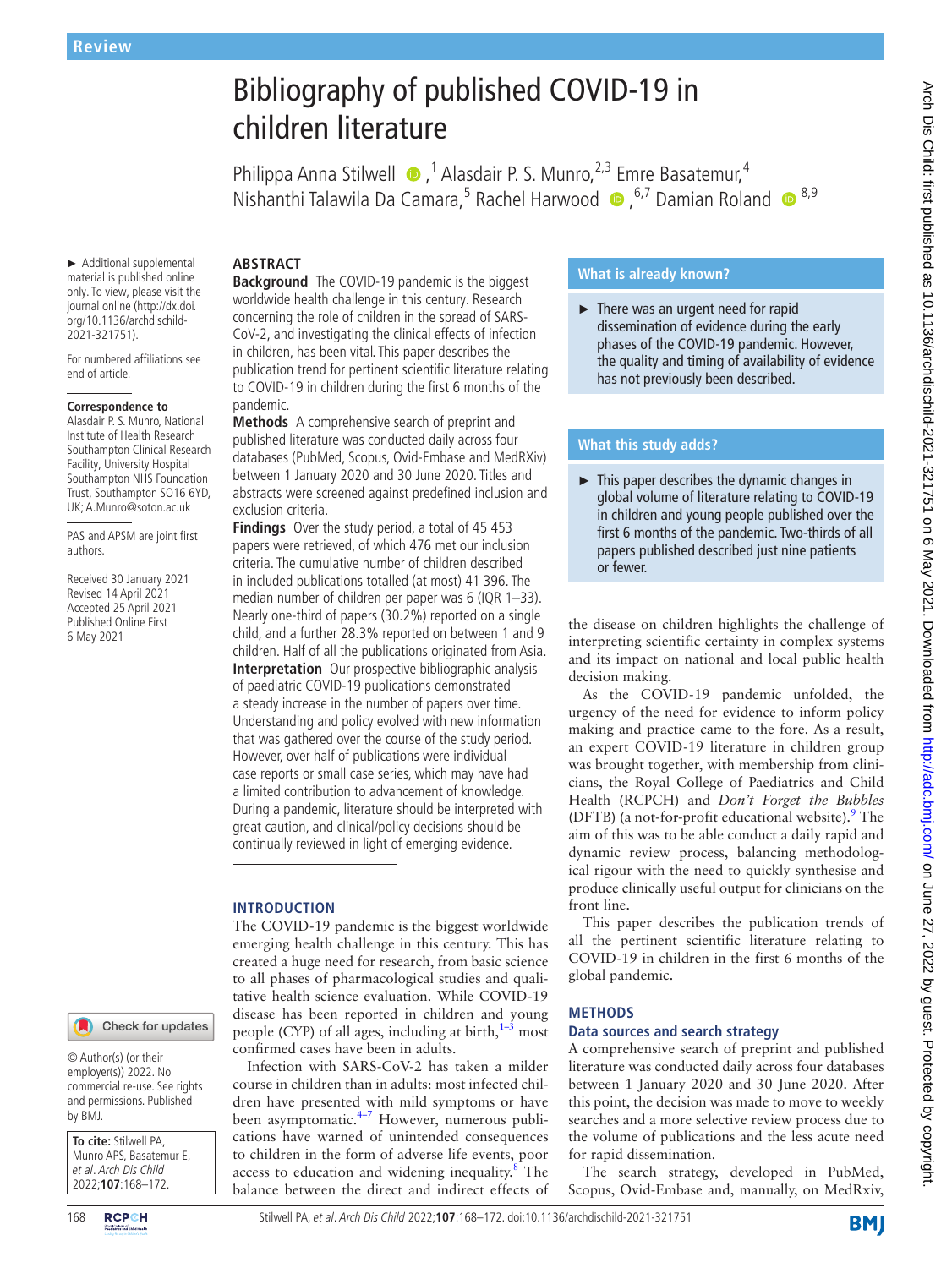consisted of keywords and Medical Subject Headings (MeSH) terms related to COVID-19.[10](#page-4-4) Synonyms, alternate spellings, abbreviations and historical terms were incorporated.

## **Study types**

Observational studies including case reports, case series, crosssectional studies, intervention studies (including randomised controlled trials) and cohort studies.

## **Inclusion and exclusion criteria**

Studies that described either epidemiological data, clinical features, vertical transmission, neonatal outcomes, predictors of severity, or prognosis and complications of SARS-CoV-2 in CYP aged between 0 and 18 years old were deemed eligible. Only publications in English were included. Papers where adult and paediatric data were combined, and paediatric data could not be extracted, were excluded. Systematic reviews, other review articles, letters/communications that did not provide clinical data and studies with irredeemable methodological flaws as determined by consensus of at least two clinical academics were excluded.

Study screening and quality assessment: all references identified by searches were exported to endnote, and duplicates were removed. One reviewer screened titles and abstracts against the inclusion/exclusion criteria (NTDC). All potentially relevant articles were sent for full text review by one of a panel of 45 independent reviewers, who confirmed that inclusion criteria were met. We were unable to formally assess methodological quality and risk of bias due to feasibility constraints on the large volume of articles and the rapid nature of the review process. Quality and bias were informally, qualitatively assessed by the study reviewers and a clinical academic for written reviews.

Data extraction: 45 independent reviewers extracted key data from studies that met the inclusion criteria into a data extraction tool. This captured information about each paper's date of publication (representing either the date of first online publication in a peer-reviewed journal or in some cases the date of publication in a preprint repository), number of children described and country of origin. In addition, each paper was categorised into one of the three main themes: epidemiology (Epi), clinical studies (Clin) and neonatal (Neo). Subsequently, further subcategories were added and applied both prospectively and retrospectively as the evidence base broadened (Epi: disease burden, Epi: transmission, Clin: clinical features, Clin: comorbidities, Clin: paediatric multisystem inflammatory syndrome – temporally associated with SARS-CoV-2 (PIMS-TS) and Clin: therapeutics).

All papers that met the inclusion criteria and deemed potentially relevant were summarised and published on the DFTB website.<sup>9</sup> A narrative synthesis of all the summaries was published on the RCPCH website, $11$  updated on a weekly. To quantify the utility of the evidence and review output, data on the respective websites was collected over time, including Altmetric scores (an automatically calculated weighted count of all the attention a research output has received).

Following early concerns of the same patients appearing in multiple reports, $12$  all papers originating from China were further assessed for potential duplicate reporting of participants. Data were extracted regarding the institution(s) from which patients were recruited, the start and end dates for recruitment, the age range of included participants and any other limitations to the inclusion criteria (eg, studies limited to children admitted to intensive care). For each publication from China, the number of other papers with overlapping inclusion criteria



<span id="page-1-0"></span>**Figure 1** Graph to show number of search hits and included papers, by fortnight, between f1 January 2020 and 28 June 2020 (with stacked bars demonstrating theme/category breakdown of papers). Clin, clinical studies; Epi, epidemiology; PIMS-TS, paediatric multisystem inflammatory syndrome – temporally associated with SARS-CoV-2.

and recruitment site(s) were determined. Papers for which data were missing regarding recruitment site or recruitment period were excluded from this analysis, as were papers reporting data at a regional or national level.

# **RESULTS**

# **Bibliography**

Between 1 January 2020 and 30 June 2020, a total of 45 453 papers were retrieved by the search, of which 476 satisfied our inclusion criteria ([figure](#page-1-0) 1 and [online supplemental file 1\)](https://dx.doi.org/10.1136/archdischild-2021-321751). The median number of search hits per week was 906 (IQR: 211–3345) and peaked at 5178 during the week commencing 18 May. The median number of papers meeting criteria for inclusion per week was 18 (IQR: 3–29). The number of search hits remained stable at around 4000 per week until the end of the study period, whereas the number of included papers declined as time went on, falling to 15 during the last week of June.

[Table](#page-2-0) 1 summarises the distribution of papers included by study size (number of children included), continent and category. The cumulative number of children described in all publications totalled 41 396; however, there is likely to be substantial overlap of patients across publications.

The median number of children per paper was 6 (IQR 1–33). Nearly one-third of papers (30.2%) reported on a single child only, and a further 28.3% reported on between one and nine children (ie, 58% of studies included reported on nine or fewer children). [Figure](#page-2-1) 2 shows the number of children reported on, in included studies, over time. The largest category of publications was classified under the theme 'clinical features', with a total of 190 (39.9%) publications, followed by 131 (27.5%) for 'neonates'.

The number of publications by continent varied widely ([table](#page-2-0) 1), with half of the publications from Asia (50.0%) and just under a third from Europe (29.6%). One hundred and eighty-one publications (38.0%) originated from China. The distribution of publications from different regions broadly followed the path of the pandemic, peaking in Asia first, followed by Europe and subsequently North America ([figure](#page-2-2) 3 [and figure 4\)](#page-2-2). PIMS-TS papers peaked in May and June and were published almost exclusively from Europe and North America.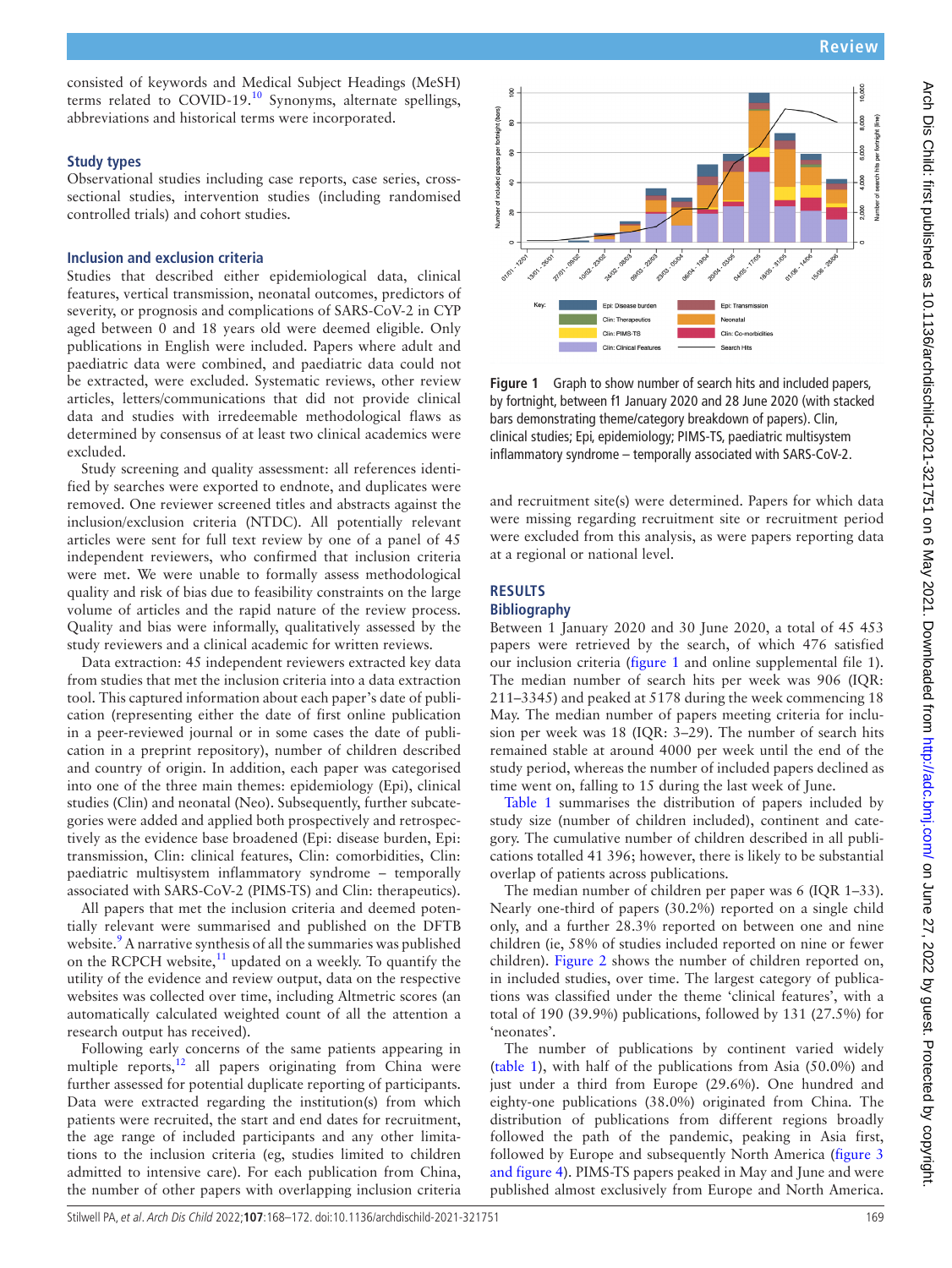<span id="page-2-0"></span>

| Distribution of papers by study size, paper theme and<br>Table 1<br>geographical location |            |  |
|-------------------------------------------------------------------------------------------|------------|--|
| Study size categories<br>( $N=470$ , missing for $6*$ )                                   | n (%)      |  |
| $\mathbf{1}$                                                                              | 142 (30.2) |  |
| $2 - 9$                                                                                   | 133 (28.3) |  |
| $10 - 49$                                                                                 | 99 (21.1)  |  |
| $50 - 99$                                                                                 | 29(6.2)    |  |
| 100-999                                                                                   | 58 (12.3)  |  |
| 1000-4999                                                                                 | 9(1.9)     |  |
| Paper theme (n=476)                                                                       | $n$ (%)    |  |
| Clinical features                                                                         | 190 (39.9) |  |
| Comorbidities                                                                             | 38 (8.0)   |  |
| PIMS-TS                                                                                   | 29(6.1)    |  |
| <b>Neonates</b>                                                                           | 131 (27.5) |  |
| Therapeutics                                                                              | 3(0.6)     |  |
| Epidemiology - transmission                                                               | 40(8.4)    |  |
| Epidemiology - disease burden                                                             | 45 (9.5)   |  |
| Continent (n=476)                                                                         | n(%)       |  |
| Asia                                                                                      | 238 (50.0) |  |
| Europe                                                                                    | 141 (29.6) |  |
| North America                                                                             | 82 (17.2)  |  |
| South America                                                                             | 5(1.1)     |  |
| Australia                                                                                 | 4(0.8)     |  |
| Africa                                                                                    | 2(0.4)     |  |
| Multiple continents                                                                       | 4(0.8)     |  |

\*Study size missing for: three studies that included both adults and children and did not provide information about study size separately for children. Three modelling studies that either did not use any direct patient data or did not<br>provide information about size of data source(s) from which the model(s) were extrapolated.

PIMS-TS, paediatric multisystem inflammatory syndrome – temporally associated with SARS-CoV-2.

Despite publications peaking in Asia first, only two publications regarding PIMS-TS came from Asia[.13 14](#page-4-7)

Of the 181 publications from China, data were available for 142 (78.5%) regarding potential duplicate reporting of participants. Among the 142 studies with data available, 103 (72.5%) were found to have overlapping inclusion criteria and recruitment site(s) with at least one other paper ([table](#page-3-0) 2). The median number of overlapping publications per paper was 2 (IQR 0–5, range 0–26). Among papers reporting data from Hubei Province (n=75), where SARS-CoV-2 was first reported, the median number of overlapping publications per paper was 5 (IQR 2–16). There were 23 studies reporting patients recruited from Wuhan Children's Hospital.



<span id="page-2-1"></span>**Figure 2** Scatter plot demonstrating number of children reported on in included literature, over time.



<span id="page-2-2"></span>**Figure 3** Number of publications from each continent by fortnight.

### **DISCUSSION**

Our prospective bibliographic analysis of COVID-19 publications relevant to children demonstrated a steady increase in the number of papers meeting the inclusion criteria over time, before peaking in May 2020 and tailing off in June. The rate of publication closely mirrored the trends in numbers of cases during the first phase of the pandemic in the northern hemisphere, following 1 month behind. While the number of included papers fell, the number of search hits continued to increase, reflecting fewer original research articles in proportion to review articles/ guidelines/opinion articles.

Critically, the numbers of children included in studies was very small, with one-third of studies reporting on a single child. This is notable given seroprevalence studies have shown up to 4% of children within some of the worst affected European countries may have been infected.<sup>[15](#page-4-8)</sup> This almost certainly reflects under testing of cases of COVID-19 in children due to their milder disease phenotype.<sup>[16](#page-4-9)</sup> While large observational studies require resources and time to deliver, the huge numbers of case studies make a significant proportion of COVID-19 research of limited applicability to clinical practice, due to the inherent bias and unrepresentative nature of n=1 studies.

No interventional studies were reported. There was an extreme paucity of articles regarding therapeutics in children, which were all descriptive in nature and included no clinical trials. Children are commonly excluded from clinical trials of novel therapeutics until they have been conducted in adults,

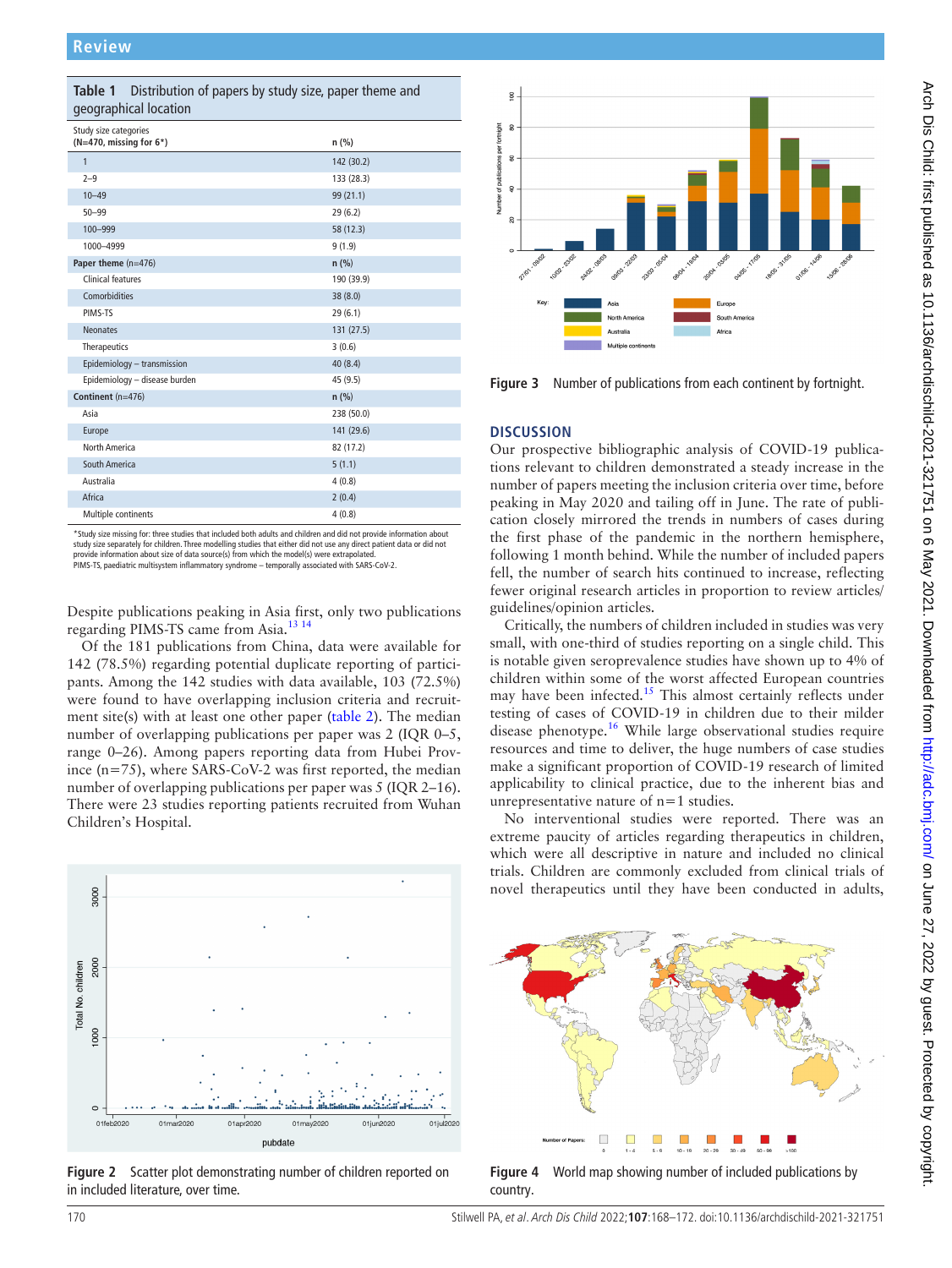Research and Innovation.<sup>[20](#page-4-13)</sup>

**Strengths and limitations**

data from the same children had been reused.

was a rolling systematic review of the literature. Considering the volume of search hits and limited resource, each paper was only reviewed by one independent reviewer. However, as all written reviews were subsequently screened and edited by clinical academics, we do not believe this to have significantly impacted on the papers sent for review and ultimately included in the evidence summaries that were displayed.

live in March 2020 and was accessed 128 492 times between then and 30 June 2020. As of 30 June, it had an Altmetric score of 3139, has been cited numerous times in academic publications and referenced in 10 policy documents including from the WHO.<sup>[19](#page-4-12)</sup> The RCPCH research evidence summaries page<sup>11</sup> was accessed 38 094 times between 9 April and 30 June, advised numerous policy outputs and was cited by, for example, UK

While the large volumes of research produced provided benefits for sharing information quickly with a wider audience, judicious caution was used when considering the conclusions made by individual papers. We found cross-over publications where

To our knowledge, this is the only comprehensive bibliographic overview of all the literature published on COVID-19 in children during the first 6 months of the pandemic. In addition, through the establishment of an expert review network, we were able to identify and formally review a select number of papers that would be most relevant to healthcare professionals working directly with children, organisations supporting clinicians, CYP and their families and policy makers. We have displayed how the

A decision was made, early in the programme, to exclude data that had not been published in traditional academic literature, due to limitations in formal search strategies and language translation. As a result, when certain organisations or governments published pertinent data that had not been peer reviewed, the data were not included in this report. This is worthy of consideration in the event of future pandemics, as some data were made publicly available by state publications in native languages significantly earlier than when it became available in the formal academic literature, $15$  and many countries published relevant documents in native language only. In addition, many national reports were published in PDF format only, impeding web searches. HTML publications would improve accessibility and dissemination of these important data. Systematic reviews and meta-analyses were not included given that the process in place

research output, globally, evolved over the pandemic.

#### **CONCLUSION**

While children have been spared the worst of the clinical impact of COVID-19, evidence regarding features of the disease and its transmission within this population group is essential for healthcare workers, children, families, teachers, as well as local, regional and national policy makers. An expert group was formed between clinicians, RCPCH and DFTB to conduct daily rapid searches of key databases, identifying all published literature relating to CYP and selecting the most pertinent papers to be reviewed, summarised and made available to all, with a significant impact on international policy. Over the first 6 months of the pandemic, 476 papers were identified, describing (at most) 41 396 CYP affected by COVID-19. The number of relevant papers declined as the pandemic progressed, and it is noteworthy that just under one-third of the papers reported on a single child.

Stilwell PA, et al. Arch Dis Child 2022;**107**:168–172. doi:10.1136/archdischild-2021-321751 171

<span id="page-3-0"></span>

|         | Table 2 Potential duplicate reporting among Chinese publications |
|---------|------------------------------------------------------------------|
| (n=142) |                                                                  |

| Number of overlapping publications per paper | N(% )     |
|----------------------------------------------|-----------|
| $\mathbf{0}$                                 | 39 (27.5) |
| 1                                            | 28 (19.7) |
| $2 - 4$                                      | 34 (23.9) |
| $5 - 9$                                      | 16(11.3)  |
| $10 - 14$                                    | 5(3.5)    |
| $15 - 19$                                    | 9(6.3)    |
| $20 - 26$                                    | 11(7.7)   |

however given a number of trials such as  $RECOVERY<sub>1</sub><sup>17</sup>$  $RECOVERY<sub>1</sub><sup>17</sup>$  $RECOVERY<sub>1</sub><sup>17</sup>$  were predominantly tested repurposed pharmaceuticals that have a long safety record in children, delays in recruitment of children into high-quality trials only results in random assortments of therapies being given outside of a research context, without the safety provision or oversight of a formal clinical trial. It would be recommended to consider enrolling children in clinical trials earlier and to encourage flexible, rapidly deployable descriptive and interventional studies that can be rolled out using existing research networks and, where possible, generate large and generalisable clinical cohort information.

The importance of research networks and collectives becomes apparent; organisations such as the International Severe Acute Respiratory and Infection Consortium (ISARIC) demonstrated how collaboration can generate generalisable information rela-tively quickly. ISARIC-4C<sup>[18](#page-4-11)</sup> provided invaluable clinical data at the point of publication, but in the event of future pandemics, consideration should be given to publishing the basic data 'real-time'.

A significant proportion of large studies were prepublished on medRxiv, a preprint server that allows papers to be made available prior to peer-review and publication in journals. This enabled information to be made available rapidly and often preceded journal publication which, during a period of relative data paucity made an impact on information availability.

Geographical spread of publications was uneven but appeared to follow the path of the pandemic. The absence of some clinical phenotypes, such as PIMS-TS, being reported in Asia, even subsequent to cases being described in Europe and North America, remains unexplained and warrants further investigation.

Analysis of papers from China suggested that there was likely to be substantial overlap of patients between some publications. Duplicate reporting falsely inflates the apparent size of the evidence base and has the potential to introduce bias when data across publications is synthesised in systematic reviews and meta-analyses. However, while overlap in inclusion criteria and recruitment site(s) can suggest the potential for duplicate reporting, the true extent of multiple counting cannot be ascertained without individual patient data. This highlights the need for formal, centralised data collection systems.

The prospective nature of this work was only possible due to the generosity of volunteer reviewers. Being able to access continuous, up-to-date information was important for frontline clinicians, who could access summaries directly online but also for policy makers, addressing questions such as when to open schools, which clinical groups to shield and how to manage COVID-19 and PIMS-TS most effectively.

The acute need for rapid, real-time evidence synthesis is reflected in the utilisation statistics for the DFTB and RCPCH web pages, including their use in international policy documents. The DFTB COVID-1[9](#page-4-3) In Children evidence review page<sup>9</sup> went